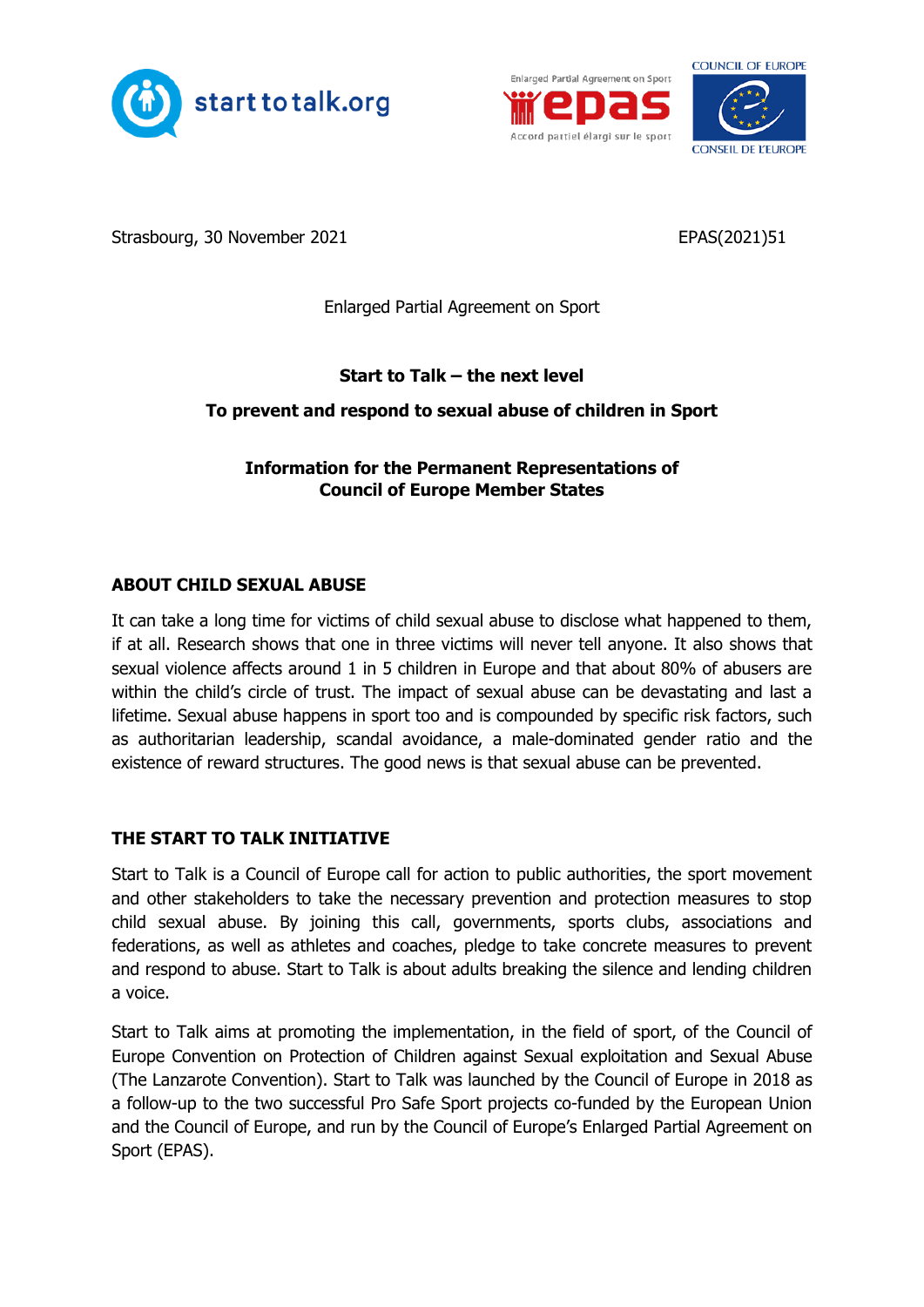

### **HOW TO GET INVOLVED IN START TO TALK**





training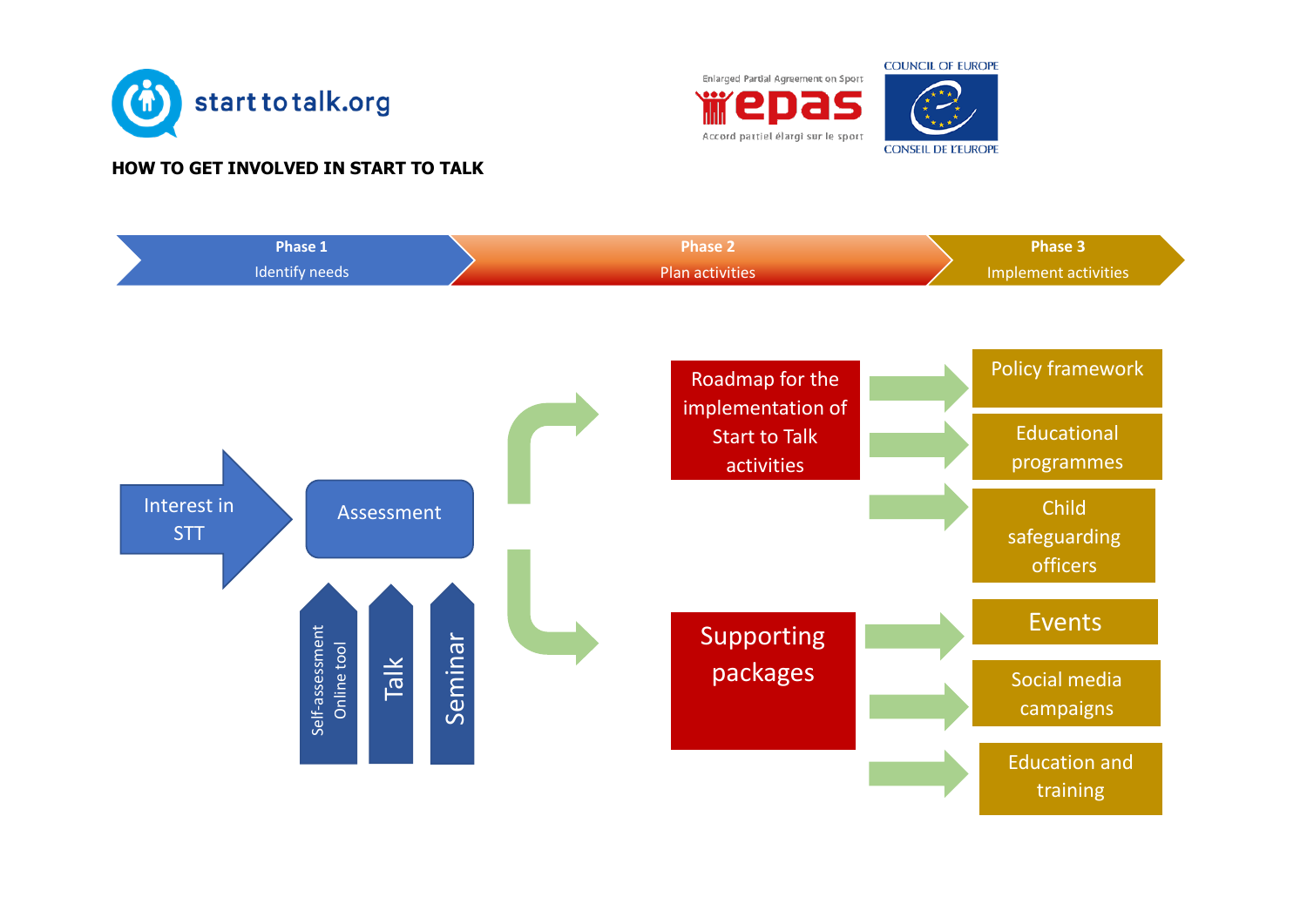





## **START TO TALK – GET ACTIVE!**

EPAS invites the Council of Europe member states, the members of the EPAS Governing Board and Consultative Committee, as well as other interested stakeholder organisations, to join this effort towards a safer sport for children. EPAS provides specialised advice and the Start to Talk support packages that can be used by stakeholders to identify needs, plan and implement activities throughout the process outlined in the above table:

• Assessment on safe sport

The EPAS Secretariat assists national authorities, sporting associations and other stakeholders to assess their situation on safe sport by

- $\circ$  using a self-assessment online tool<sup>1</sup> designed for sporting associations to assess their own organisational capacity to provide a safe and healthy sport environment for young athletes and/ or
- $\circ$  discussing the stakeholder's specific situation and needs with experts from the EPAS secretariat and/ or
- o organising a seminar with experts to assess the needs and design a plan to combat abuse and harassment in sport
- Developing a strategy/planning activities
	- The EPAS Secretariat assists national authorities and other stakeholders in developing a roadmap which lays out a long-term and sustainable strategy to implement Start to Talk activities. The roadmap is designed with the support of international and local experts in child safeguarding in sport
	- The EPAS Secretariat assists its stakeholders to plan Start to Talk activities through the Start to Talk supporting packages that include expert advice, a collection of good practices, training materials, the Start to Talk action page and video clip, etc.

#### Implementation of activities at national level

The EPAS Secretariat assists its stakeholders to implement:

- National campaigns to raise awareness and empower parents and young athletes through the production of materials and other initiatives (Events, TV spots, videos, web pages, brochures, social media, celebrities engagement, communication during sport events, etc.);
- National policy frameworks for safeguarding and protecting children in sport;
- Guidelines for ethics and codes of conduct in sport
- Case management systems;
- Educational programmes (coaches, managers and policy makers);
- Information systems for child and young athletes and their parents;
- Sharing of good practices in the field of child safeguarding;

 $1$  The self-assessment tool developed within the Pro Safe Sport project and available on [https://pjp](https://pjp-eu.coe.int/en/web/pss/self-assessment)[eu.coe.int/en/web/pss/self-assessment](https://pjp-eu.coe.int/en/web/pss/self-assessment) will be redesigned and updated soon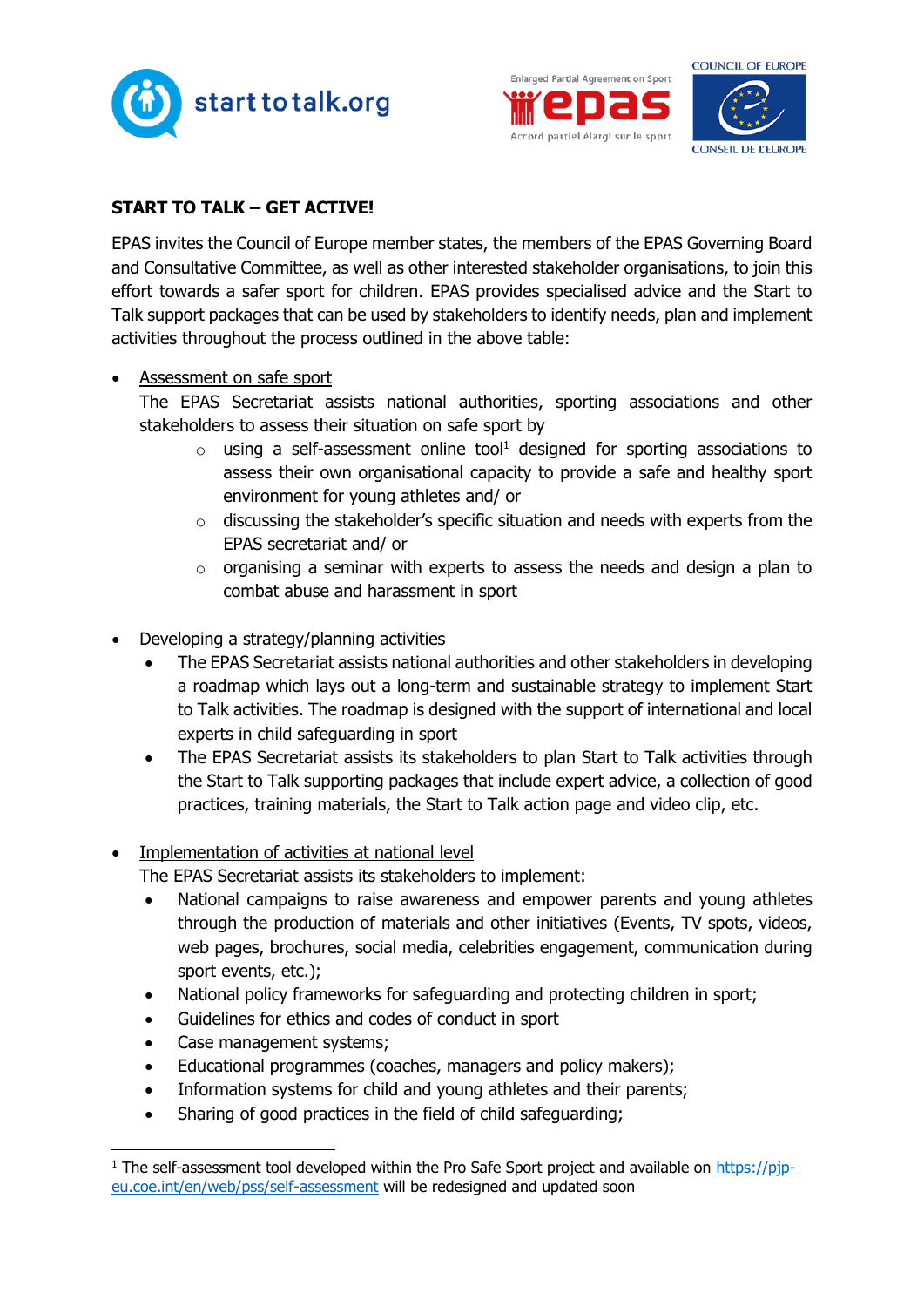- Setting up of Child Safeguarding Officers
- Other activities

### **WHERE DO I FIND MORE INFORMATION ON THE START TO TALK SERVICES?**

Further information on the products and support packages can be found in the Start to [Talk/EPAS website.](https://www.coe.int/en/web/sport/start-to-talk)

Using the CoE logo and existing materials incurs no cost for our partners, but member states are expected to identify the necessary funds to implement the actions that they wish to undertake.

The materials developed by the Council of Europe present the following key advantages:

- They take into account relevant standards and research;
- They have been developed by leading European experts in co-operation with governments, the sport movement and persons with lived experience of sexual abuse in sport;
- They are designed to be easily adapted to the national context. In addition to translating the texts into the national language/s, partners are encouraged to add country-relevant information such as legislation, existing policies and services, helplines and websites. They can also add their logos to the material subject to previous approval by the EPAS Secretariat.

## **WHAT ARE YOUR BENEFITS OF GETTING INVOLVED IN START TO TALK?**

Many countries and stakeholders are interested to implement Start to Talk activities.

In cooperation with its partners and with the support of stakeholders, EPAS is ready to:

- Identify specific needs to fight abuse and harassment in sport
- Develop a strategic and sustainable approach/ system including activities to tackle abuse and harassment in sport
- Provide advice and support in the review and elaboration of policies and legislation
- Collect and update [good practices on child safeguarding in sport,](https://pjp-eu.coe.int/en/web/pss/resource-centre) including relevant policies and procedures, educational programmes, case management, etc
- Support campaigning and training events
- Coordinate the translation of materials into a maximum of languages and promote their optimal dissemination
	- **Identify and mobilise partners and supporters, including "silence breakers" and "game changers".** Silence breakers are athletes, coaches, opinion leaders and other individuals who commit to take and promote concrete measures to stop sexual abuse of children in sport. Game changers are governments, organisations, institutions, federations, clubs and teams who are partnering with EPAS to introduce the changes needed to make sport a safe and empowering environment for all children
- Involve our [pool of experts on sexual violence in sport](https://pjp-eu.coe.int/en/web/pss/experts) in the development of new materials targeting specific groups of stakeholders and issues